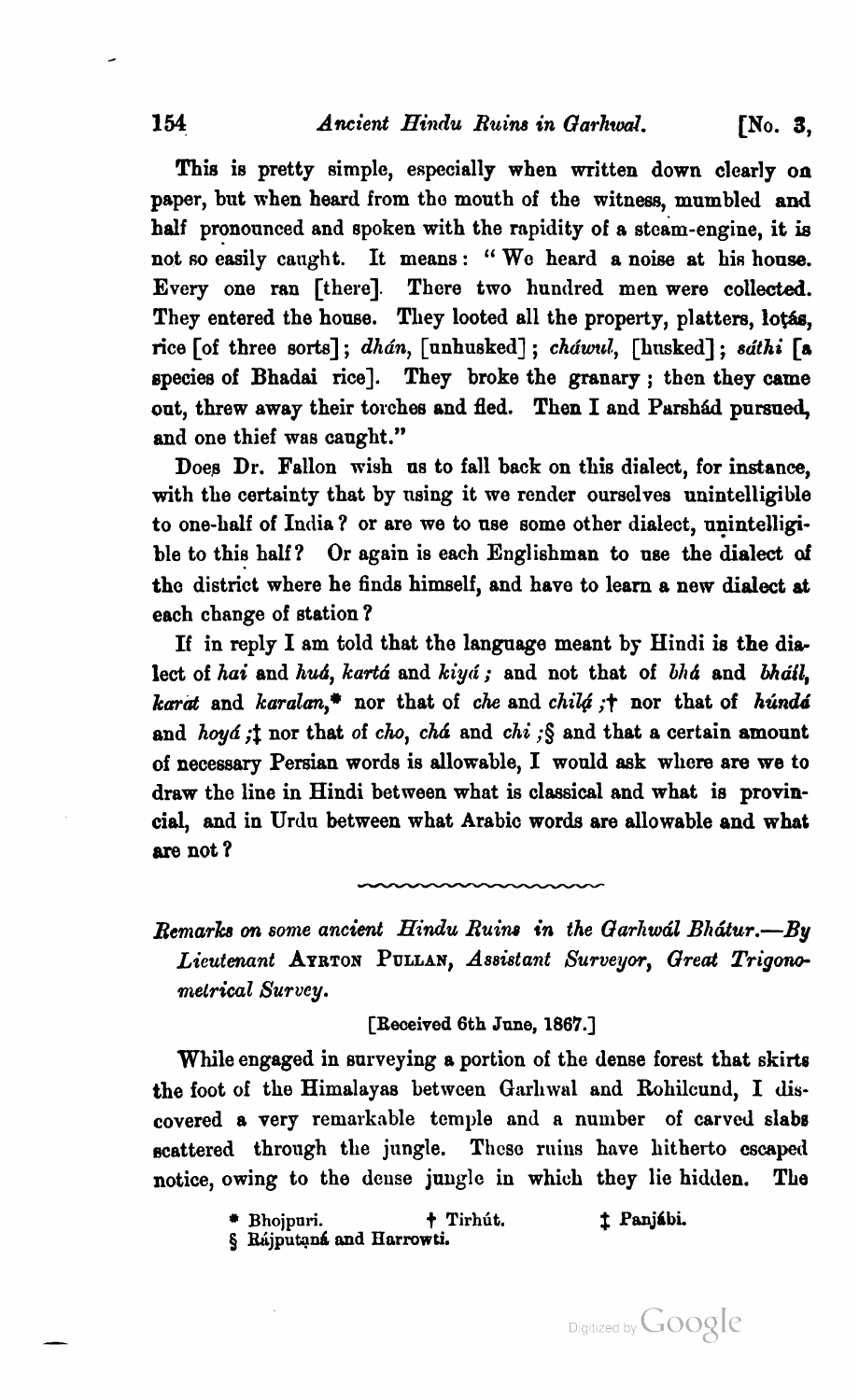## 1 67.] *Ancient Hindu Ruins in Garhwal.* **155**

dmirable preservation in which the temple still is, and the beauty of the carving on it, and the surrounding fragments, have induced me to make sketches of the most remarkable portions. I send herewith  $\texttt{a}$ incographs\* from my sketches, trusting that with the following brief account, they may prove interesting to the Asiatic Society.

In January last, while in the Chandipahar Sevaliks and near the site of an ancient but now ruined village called Mandhal, almost six miles **east** of Hurdwar, I found among the grass the carved figure of **I** Bull; following up my discovery I came upon a small temple of exquisite carving and design, the figures on the frieze in fine altorelievo and the whole arrangement of the fapde perfect.

band the temple, which was eight feet in height and six or eight **feet** square, were scattered a number of carved slabs, a group of wrestlers, Oanesh with his elephant head, and some gods under canopies so very Buddhist, as to remind me of "Sákya Thubhá" on the drawings of the monks of Zauskar and Ladakh.

The temple itself stands on a platform or " chabutará," twenty feet square, and at each side is a trench or drain which was probably intended to *carry* off the water, and leave the flat square dry for worshippers. Beautifully executed heads terminate the trench at the four comers : on the **mnth** a woman's head and bust, at the west a lion, at the north a ram ; the east corner is broken and defaced. These heads in fonn and execution brought to my mind most vividly " the Gargoyles" **on** the gothic Cathedrals of Europe.

8csttered about were two or three large capitals and shafts of pillars, evidently belonging to a building of far larger dimensions than the small one now standing. The frieze and doorway faces the south; the northern door is much plainer, but I would draw attention to one of the pillars shewing a **stag** *under* a tree which is identical with the stag and tree on a silver coin found by me two years ago near Betrut in the Saharanpur district, and attributed to the Mahárájá *Amojdha;* the coin is now in the possession of Bábu Rájendralála Mitra of Calcutta. Inside the temple lies a square carved slab, cracked by a fall, bearing a fine three-headed deity. This three-headed god occurs on most of the slabs throughout the Terai, and is conspicuous on the lingam found near Lál Dháng.<br>
\* These zincographs may bo seen in the Library of the Asiatic Society. ED.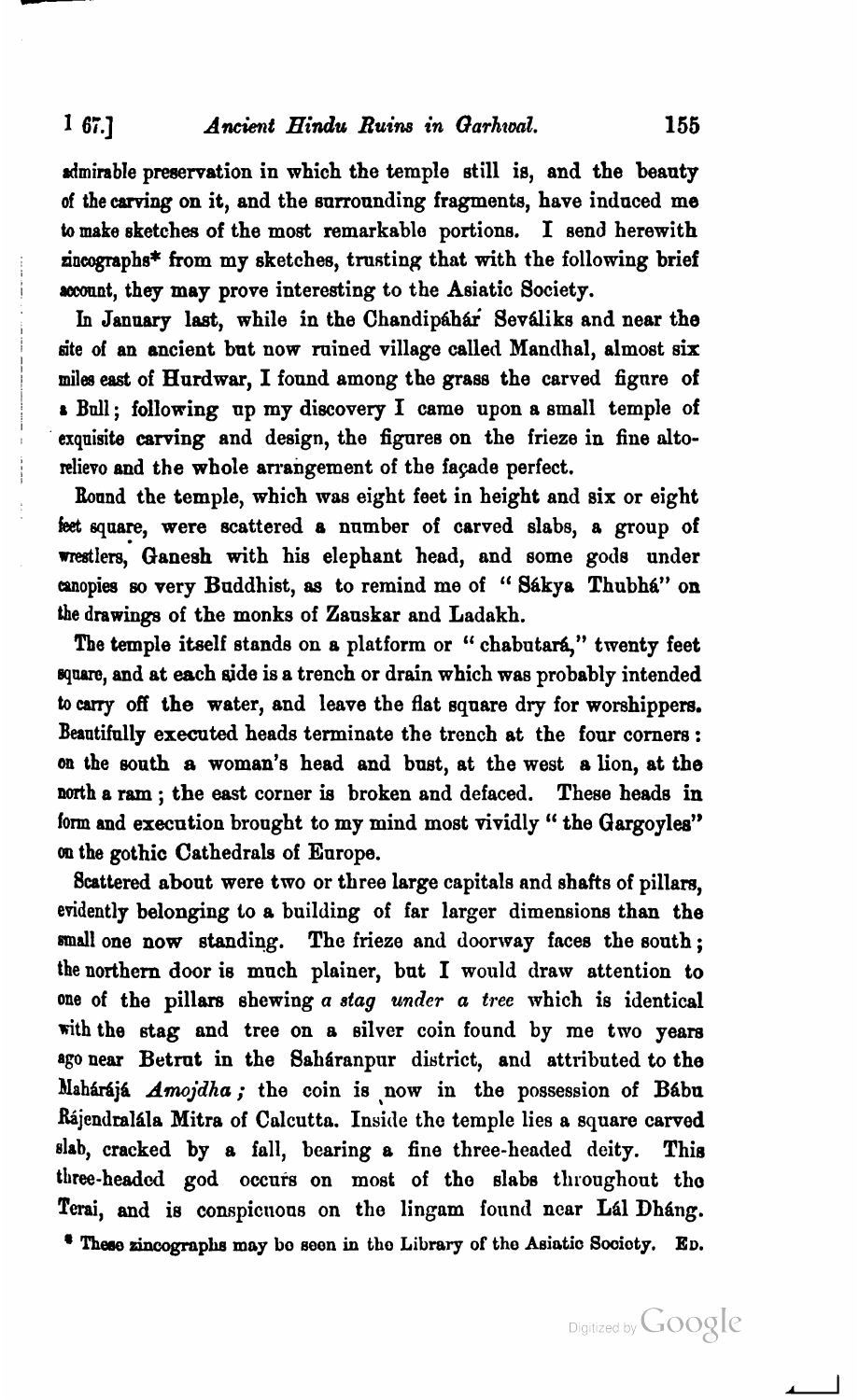Whether the stag **and** tree, common **alike** to temple **and** coin, **gives**  a clue to the builders ; whether it **suggests** o stream of Hindu civilization drivcn by persecution into the untrodden foreste of the **Terai,**  like "the pilgrim fathers," seeking in the wilderness quiet to worship God after the fashion of their ancestors ; or whether it **my**  perhaps go to prove that in time past the deadly fever-smitten **Terai**  was not deadly, but a cultivated country filled with villages and inhabitants ;- these points I leave for antiquarians to decide.

About eight miles further east in the Lúní Sot, a narrow stony ravine running down from the Himalayas, I found **some** more dabs, one with a beautiful female head, and two or three large pillar shafts and cornice-mouldings, similar to those at Mandhal. After a long search I could find nothing further ; but an old Brahmin who had a cattle " got" in the ravine, told me that twenty years ago several fine figures, slabs, **&c.** were carried away to Jayapur and Gwalior by wood-cutters from Central India.

Four miles further east, Icame on the ruins or rather indication8 of a city (the place is now known as Pánduwálá) near the police jungle chauki of Láll Dháng. Here after an hour's search I at length lighted on the object of my visit ; I found the ground beneath the tall tiger grass and tangled bamboos covered for a couple of square miles with heaps of small oblong red bricks, interspersed with carved slabs of stone; but the most singular and beautiful relic was the last to reward my search ; this was a stone '' lingam" of most exquisite wurk, half buried in the ground, but when excavated, standing three feet high and carved on three sidea.

Borty or fifty small chifigs were turned up by my servants, while excavating the "lingam." The people at Lall Dhang told **a** similar story to the Brahmin at L~inl of **figures** and sl& that had been carted away to the plains at different times. At Pánduwálá I observed three or four evident indications of foundatiom of houses, **and** in one place **s** half-choked anal of good stone work, which had brought water doubtless to the people of the buried city from the cool hollows of the Bijinngar " Sot." **A** large stone, six feet in circumference by three in diameter, also lay near the foundation of one of the houses of bygone Panduwala. At Mawakot, a Boksar village in the Terai, eighteen miles east of